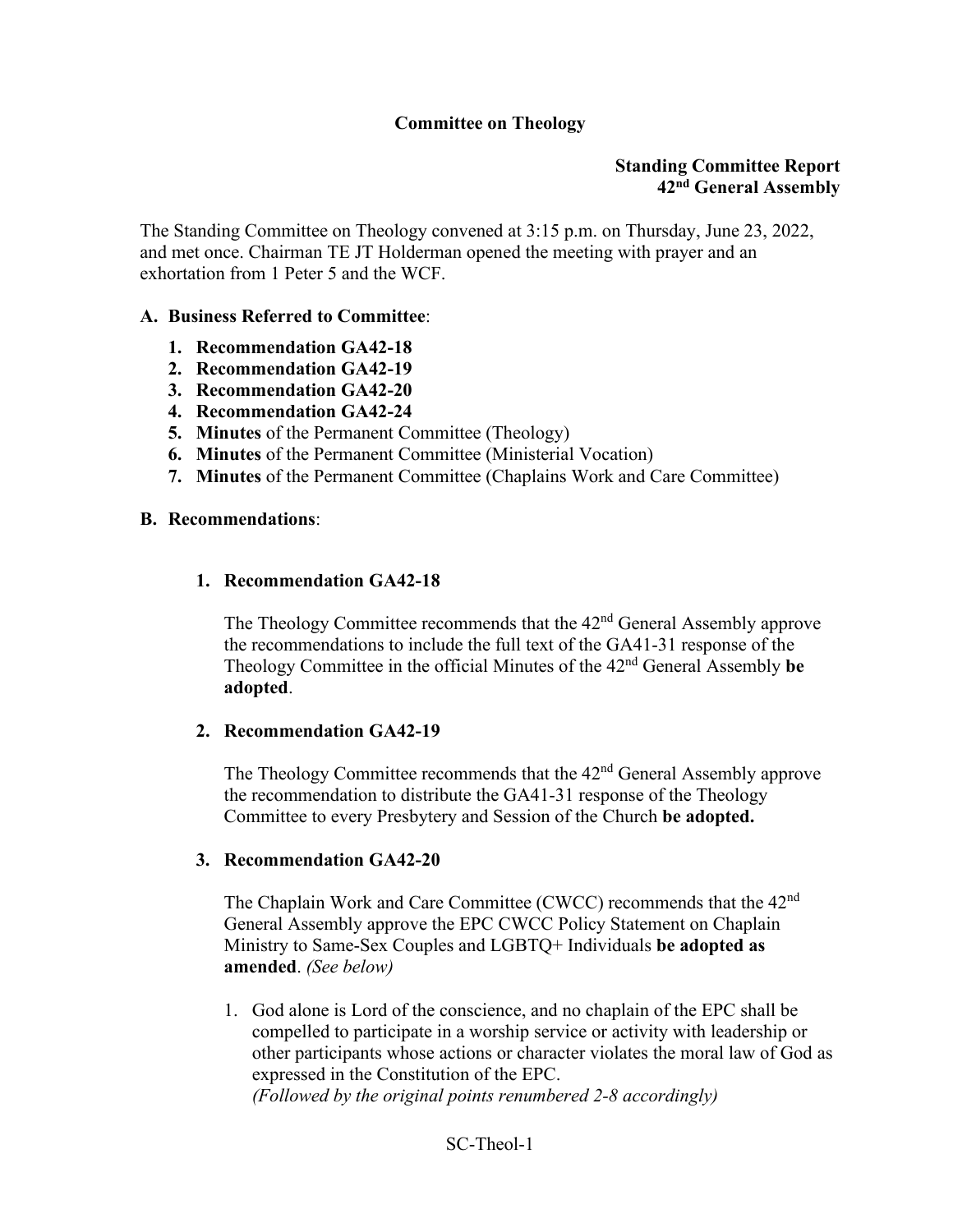The Standing Committee amended the statement with the support of the CWCC to provide more thorough cover for EPC chaplains in secular environments.

## **4. Recommendation GA42-24**

The MVC Committee recommends that the 42<sup>nd</sup> General Assembly approve the recommendation for Pastor-in-Residence (PIR) Ministries be recognized as an Approved Agency of the General Assembly **be adopted**.

**5.** That the **Minutes** of the Permanent Committee

**Theology**: October 26-27, 2021, and April 6, 2022 (Zoom) **be approved with minor notations**.

**CWCC**: May 13, 2021 (Zoom), May 18, 2021 (Zoom), June 21, 2021, July 23, 2021 (Zoom), August 11, 2021 (Zoom), October 11-12, 2021 (Zoom), January 21, 2022 (Zoom), March 14-15, 2022, and May 3, 2022 (Zoom) **be approved with minor notations.**

**MVC**: September 8-10, 2021, January 26, 2022 (Zoom), February 11, 2022 (Zoom), March 9-11, 2022, and April 26, 2022 (Zoom) to be **approved with minor notations**.

# **C. Additional Recommendations from the Standing Committee**:

**1.** Per *Rules for Assembly* 9-6, the Committee voted to place the following eligible recommendation(s) on an omnibus consent motion:

**Minutes** of the Permanent Committee (Theology) **Minutes** of the Permanent Committee (Chaplains Work and Care Committee) **Minutes** of the Permanent Committee (Ministerial Vocation Committee)

The Standing Committee commends the members of the Permanent Committee on Theology, the Chaplains Work and Care Committee, and the Ministerial Vocation Committee for their good work during the past year.

*TE* JT Holderman closed the meeting with prayer at 4:30 PM.